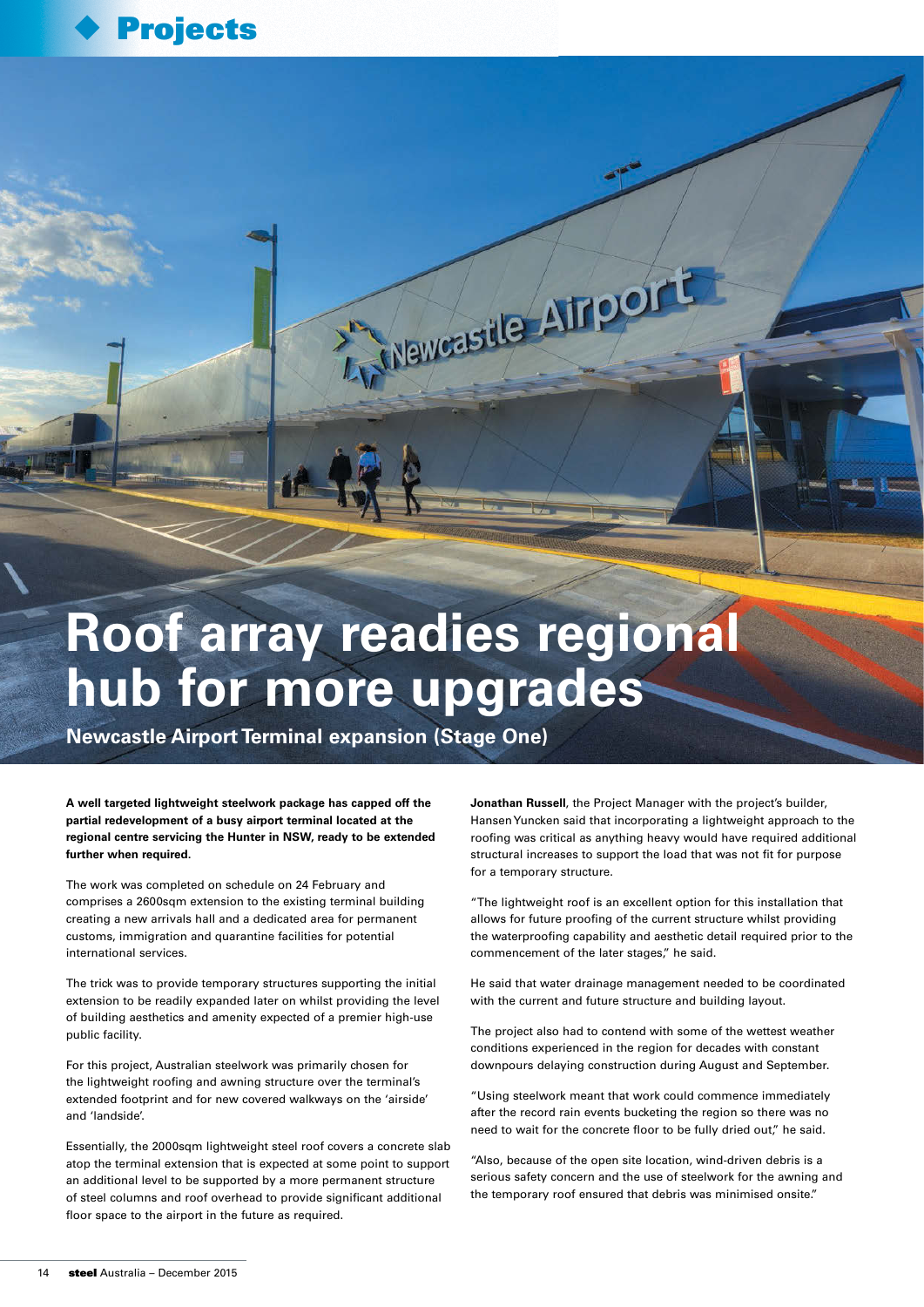He added that prefabrication of steelwork aided in developing the covered walkways as the work was adjacent to a live aircraft apron and prefabricating the steel columns ensured minimum work durations which could be scheduled around flights.

Associate with project architect Schreiber Hamilton Architecture, **Joel de Carle** said there were several factors which affected the design of the temporary roof.

"Initially, the decision was made that the drainage system for the future first floor roof should be utilised in the initial stage to drain the temporary roof," he said.

"Also that it have only minimal fall so that the ridge of the roof sat below the sill of a series of existing office windows overlooking the roof area to ensure that no window was obscured and that natural light and views were maintained where possible."

The result is a low pitched roof which has a central ridge, halving the overall fall to two large box gutters and a series of sumps positioned over the main structural columns below.

"With the downpipes serving these sumps cast into the building's main structural columns below, the temporary roof successfully drains the majority of the future first floor space in the first stage of works," he said.

"When the future first floor is constructed, the temporary roof can be quickly removed and the new roof can be connected into the existing downpipe drainage outlets without major disruption to the everyday terminal operations happening on the ground floor below."

He said it was also important to both the design team and the client that the temporary roof should be able to be recycled where possible.

"When the future first floor is constructed, the temporary roof can be quickly removed and the new roof can be connected into the existing downpipe drainage outlets without major disruption to the everyday terminal operations happening on the ground floor below."

"Consideration was given initially to the temporary roof being constructed in such a manner which allowed it to be simply raised up in sections to form the future first floor roof in due course, " he said.

"However this was seen as unfeasible and impractical for this particular project and the decision was made to proceed with a lightweight steel framing system which could instead be recycled for use on other projects."

Project engineer, MPC's requirement for the performance of the 'temporary roof structure' was for it to satisfy all code requirements for the environment with regard to corrosion protection and design tie down fixings, and for full design strength of all light gauge steel elements.

"Whilst the roof structure was seen as potentially temporary, it was imperative that the elements were designed for long-term